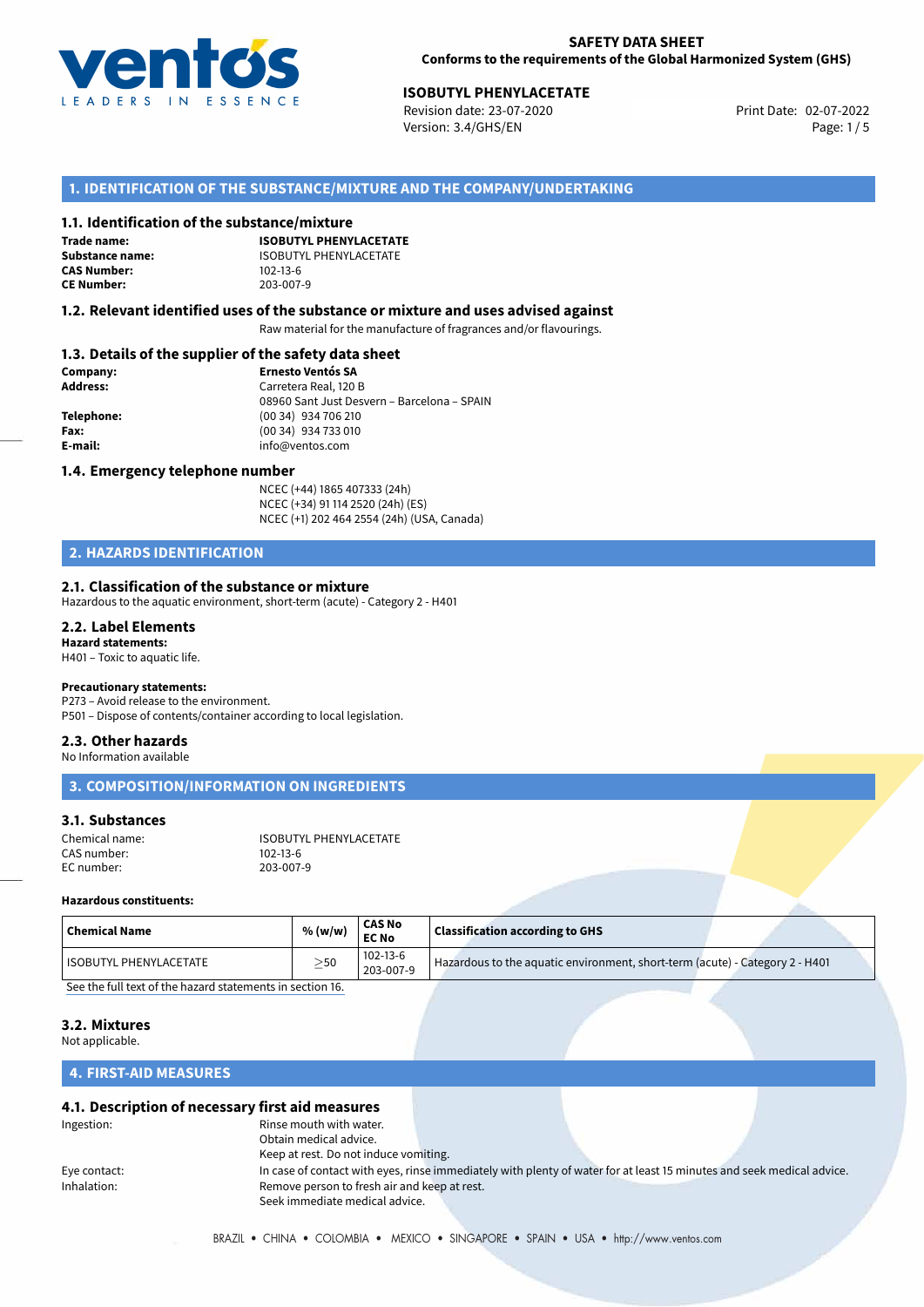

# **ISOBUTYL PHENYLACETATE**<br>
Revision date: 23-07-2020 **Print Date: 02-07-2022**

Version: 3.4/GHS/EN Page: 2 / 5

Skin contact: Take off immediately all contaminated clothing. Thoroughly wash affected skin with soap and water. Seek medical attention if symptoms persist.

# **4.2. Most important symptoms and effects, both acute and delayed**

No information available.

# **4.3. Indication of any immediate medical attention and special treatment needed**

No information available.

# **5. FIRE-FIGHTING MEASURES**

#### **5.1. Extinguishing Media**

Water spray, carbon dioxide, dry chemical powder or appropriate foam. For safety reasons do not use full water jet.

#### **5.2. Special hazards arising from the substance or mixture**

Known or Anticipated Hazardous Products of Combustion: Emits toxic fumes under fire conditions.

#### **5.3. Advice for firefighters**

High temperatures can lead to high pressures inside closed containers. Avoid inhalation of vapors that are created. Use appropriate respiratory protection. Do not allow spillage of fire to be poured into drains or watercourses. Wear self-contained breathing apparatus and protective clothing.

# **6. ACCIDENTAL RELEASE MEASURES**

#### **6.1. Personal precautions, protective equipment and emergency procedures**

Evacuate surronding areas. Ensure adequate ventilation. Keep unnecessary and unprotected personnel from entering. Do not breathe vapor/spray. Avoid contact with skin and eyes. Information regarding personal protective measures: see section 8.

#### **6.2. Environmental precautions**

To avoid possible contamination of the environment, do not discharge into any drains, surface waters or groundwaters.

#### **6.3. Methods and materials for containment and cleaning up**

Cover with an inert, inorganic, non-combustible absorbent material (e.g. dry-lime, sand, soda ash). Place in covered containers using non-sparking tools and transport outdoors. Avoid open flames or sources of ignition (e.g. pilot lights on gas hot water heater). Ventilate area and wash spill site after material pickup is complete.

#### **6.4. Reference to other sections**

Information regarding exposure controls, personal protection and disposal considerations can be found in sections 8 and 13.

#### **7. HANDLING AND STORAGE**

#### **7.1. Precautions for safe handling**

Do not store or handle this material near food or drinking water. Do not smoke. Avoid contact with the eyes, skin and clothing. Wear protective clothing and use glasses. Observe the rules of safety and hygiene at work. Keep in the original container or an alternative made from a compatible material.

#### **7.2. Conditions for safe storage, including any incompatibilities**

Store in tightly closed and preferably full containers in a cool, dry and ventilated area, protected from light. Keep away from sources of ignition (e.g. hot surfaces, sparks, flame and static discharges). Keep away from incompatible materials (see section 10).

## **7.3. Specific end use(s)**

No information available.

### **8. EXPOSURE CONTROLS AND PERSONAL PROTECTION**

# **8.1. Control parameters**

Components with occupational exposure limits: None known.

#### **8.2. Exposure controls**

Measures should be taken to prevent materials from being splashed into the body. Provide adequate ventilation, according to the conditions of use. Use a mechanical exhaust if required.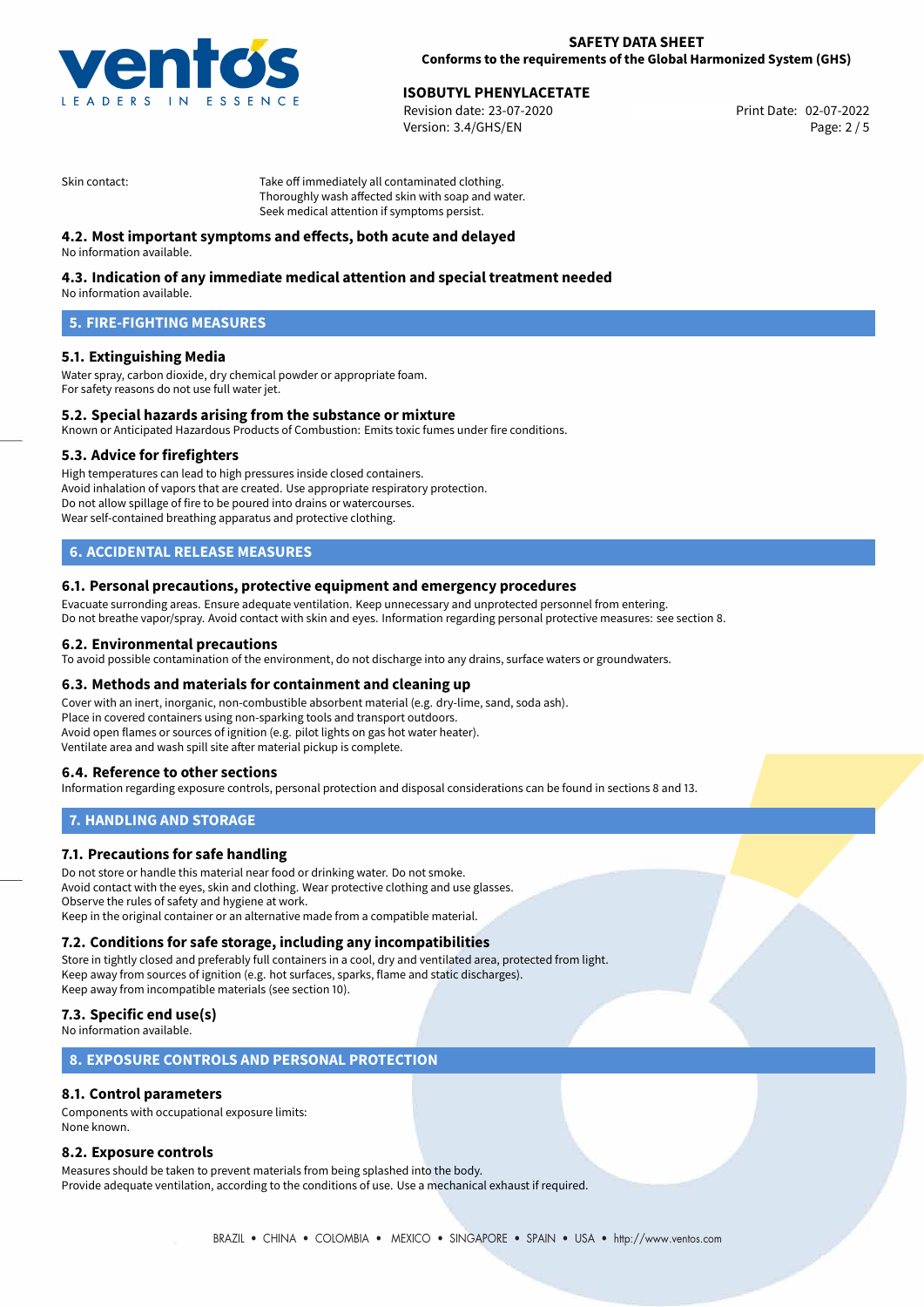

# **ISOBUTYL PHENYLACETATE**<br>
Revision date: 23-07-2020<br> **ISOBUTYL PHENYLACETATE**

Revision date: 23-07-2020 Version: 3.4/GHS/EN Page: 3 / 5

## **8.3. Individual protection measures, such as personal protective equipment**

Eye/Face protection: Chemical safety goggles are recommended. Wash contaminated goggles before reuse. Chemical-resistant gloves are recommended. Wash contaminated gloves before reuse. Body protection: Personal protective equipment for the body should be selected based on the task being performed and the risks involved. Respiratory Protection: In case of insufficient ventilation, use suitable respiratory equipment. Environmental exposure controls: Emissions from ventilation or process equipment should be checked to ensure they comply with environmental protection legislation. In some cases, filters or engineering modifications to the process equipment will be necessary to reduce emissions to acceptable levels.

# **9. PHYSICAL AND CHEMICAL PROPERTIES**

#### **9.1. Information on basic physical and chemical properties**

| Appearance:                            | Liquid                  |
|----------------------------------------|-------------------------|
| Colour:                                | Conforms to standard    |
| Odour:                                 | Conforms to standard    |
| Odour theshold:                        | Not determined          |
| pH:                                    | Not determined          |
| Melting point/freezing point:          | Not determined          |
| Boling point/boiling range (°C):       | 247                     |
| Flash point:                           | 116 °C                  |
| Evaporation rate:                      | Not determined          |
| Flammability:                          | Not determined          |
| Lower flammability/Explosive limit:    | Not determined          |
| Upper flammability/Explosive limit:    | Not determined          |
| Vapour pressure:                       | Not determined          |
| Vapour Density:                        | Not determined          |
| Density:                               | $0,98-0,99$ g/mL (20°C) |
| Relative density:                      | $0,98 - 0,99$ (20°C)    |
| Water solubility:                      | 1:2 v/v ETHANOL 80%     |
| Solubility in other solvents:          | SOLUBLE IN ETHANOL      |
| Partition coefficient n-octanol/water: | Not determined          |
| Auto-ignition temperature:             | Not determined          |
| Decomposition temperature:             | Not determined          |
| Viscosity, dynamic:                    | Not determined          |
| Viscosity, kinematic:                  | Not determined          |
| Explosive properties:                  | Not determined          |
| Oxidising properties:                  | Not determined          |
|                                        |                         |

# **10. STABILITY AND REACTIVITY**

#### **10.1. Reactivity**

No hazardous reactions if stored and handled as prescribed/indicated.

#### **10.2. Chemical stability**

The product is stable if stored and handled as prescribed/indicated.

#### **10.3. Possibility of hazardous reactions**

No hazardous reactions if stored and handled as prescribed/indicated.

#### **10.4. Conditions to Avoid**

Conditions to Avoid: Excessive heat, flame or other ignition sources.

#### **10.5. Incompatible materials**

Avoid contact with strong acids and bases and oxidizing agents.

#### **10.6. Hazardous decomposition products**

During combustion may form carbon monoxide and unidentified organic compounds.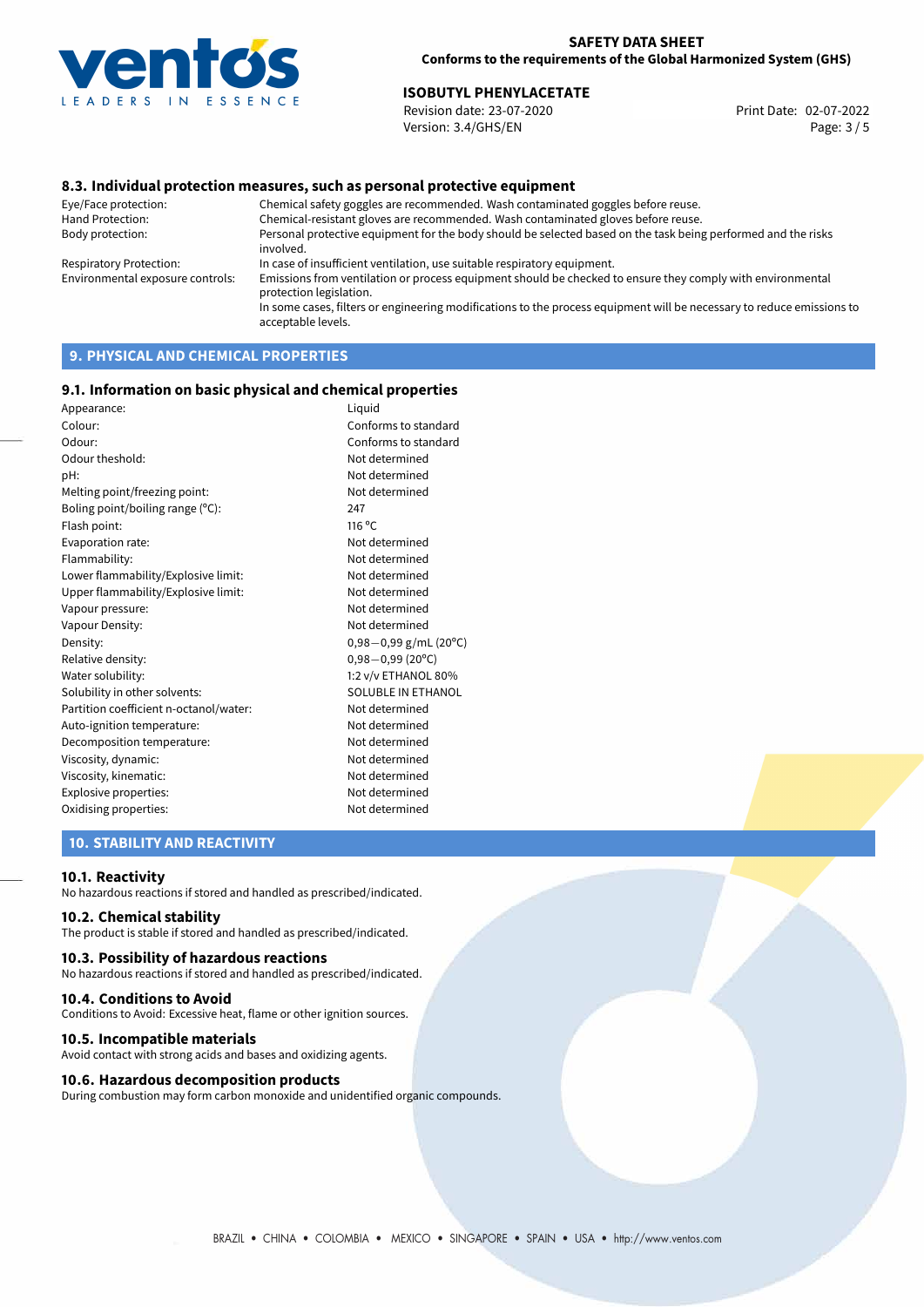

# **ISOBUTYL PHENYLACETATE**<br>
Revision date: 23-07-2020<br> **ISOBUTYL PHENYLACETATE**

Revision date: 23-07-2020 Version: 3.4/GHS/EN Page: 4 / 5

# **11. TOXICOLOGICAL INFORMATION**

| <b>Acute toxicity</b>             | Based on the data available, the criteria for classification are not met. |
|-----------------------------------|---------------------------------------------------------------------------|
| Skin corrosion/irritation         | Based on the data available, the criteria for classification are not met. |
| Serious eye damage/irritation     | Based on the data available, the criteria for classification are not met. |
| Respiratory or skin sensitisation | Based on the data available, the criteria for classification are not met. |
| Germ cell mutagenicity            | Based on the data available, the criteria for classification are not met. |
| Carcinogenicity                   | Based on the data available, the criteria for classification are not met. |
| Reproductive toxicity             | Based on the data available, the criteria for classification are not met. |
| <b>STOT-single exposure</b>       | Based on the data available, the criteria for classification are not met. |
| <b>STOT-repeated exposure</b>     | Based on the data available, the criteria for classification are not met. |
| <b>Aspiration hazard</b>          | Based on the data available, the criteria for classification are not met. |

# **12. ECOLOGICAL INFORMATION**

#### **12.1. Toxicity**

**Assessment:** Toxic to aquatic life. **Experimental/calculated data:** No information available.

#### **12.2. Degradability**

Biodegradation : > 83%. (OECD 301 F).

#### **12.3. Bioaccumulative potential** No information available.

# **12.4. Soil mobility**

No information available.

### **12.5. Other adverse effects**

See also sections 6, 7, 13 and 15 Do not allow to get into waste water or waterways.

#### **13. DISPOSAL CONSIDERATIONS**

#### **13.1. Waste treatment methods**

Dispose of in accordance with national and local environmental regulations.

# **14. TRANSPORT INFORMATION**

|                                  | <b>ADR/RID/ADN</b>                | <b>IMDG</b>                       | <b>IATA-ICAO</b>                  |
|----------------------------------|-----------------------------------|-----------------------------------|-----------------------------------|
| 14.1. UN Number                  | Not classified as hazardous goods | Not classified as hazardous goods | Not classified as hazardous goods |
| 14.2. UN Proper Shipping Name    | Not applicable                    | Not applicable                    | Not applicable                    |
| 14.3. Transport Hazard Class(es) | Not applicable                    | Not applicable                    | Not applicable                    |
| 14.4. Packing Group              | Not applicable                    | Not applicable                    | Not applicable                    |
| 14.5. Environmental hazards      | No                                | <b>No</b>                         | No.                               |
| Additional information           |                                   |                                   |                                   |

# **14.6 Special precautions for user**

None known

# **14.7. Transport in bulk according to Annex II of MARPOL 73/78 and the IBC Code**

No information available

# **15. REGULATORY INFORMATION**

#### **15.1. Safety, health and environmental regulations/legislation specific for the substance or mixture** No information available

#### **16. OTHER INFORMATION**

**Full text of the R-phrases, hazard statements and precautionary statements mentioned in section 3:** H401 – Toxic to aquatic life.